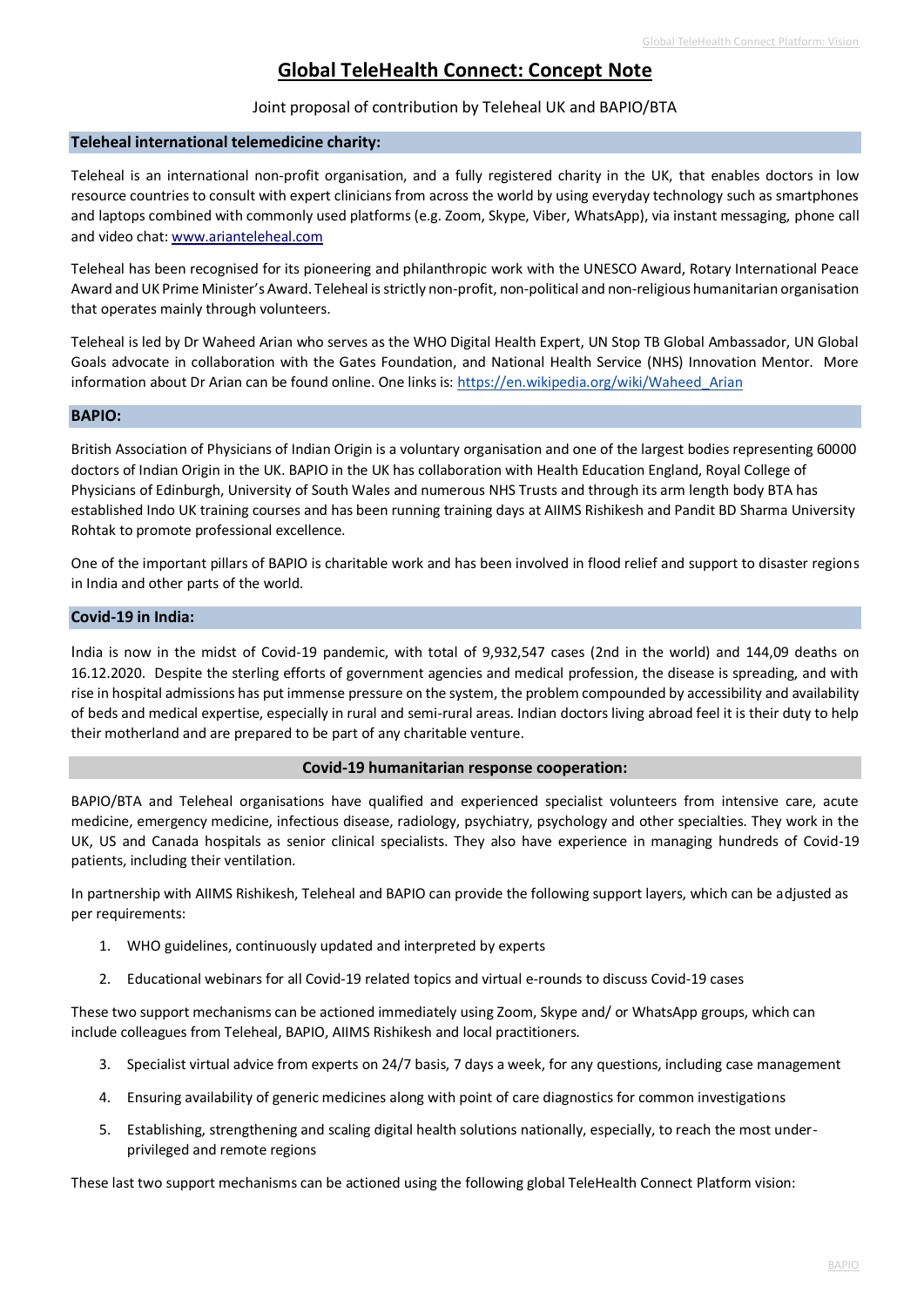# **Project Title:** Global TeleHealth Connect with Remote Indian Primary Care Doctors **Project model:** Hub & spoke model AIIMS Rishikesh as central hub with spokes in districts of State

# **Global TeleHealth Connect Platform: Vision**

# **What is the vision?**

The vision is to maximise the internet technologies to bridge the gap between local practitioner seeking critical medical advice to treat his patient and global specialist willing to provide his specialist knowledge through global TeleHealth Connect Platform (TCP). The platform will enable collaboration between medial practitioner enabling saving precious life within shortest possible time and cost without the need for travel.



# **Why do we need it?**

- In a critical condition, patients' life is at risk and correct diagnosis and timely advise by global medical specialist can help the treating local practitioner provide correct course of treatment saving many lives.
- It will serve as a secure, accessible and legitimate platform minimising delay in getting the required medical advice during initial stage of a critical condition and increase survival chances.
- Patients travel from remote location to the established healthcare facility in a big city can take few hours and in such case chances of survival reduces with every passing mins.
- The timely treatment at first site will make a big different between life and death.
- Building a support model for local practitioner with global support will improve community healthcare services.

# **How can we do it?**

- The local medical practitioner connected with the platform will do initial diagnosis and capture medical note within few minutes of patient's arrival and share it on platform for advice.
- The global medical specialist connected with the platform receives the request as a notification on APP. He will view the EMR and provide advice or do video consultation if need be.
- The local medical practitioner will receive advice as a notification on APP and within few minutes, take a decisive immediate course of treatment saving patient life.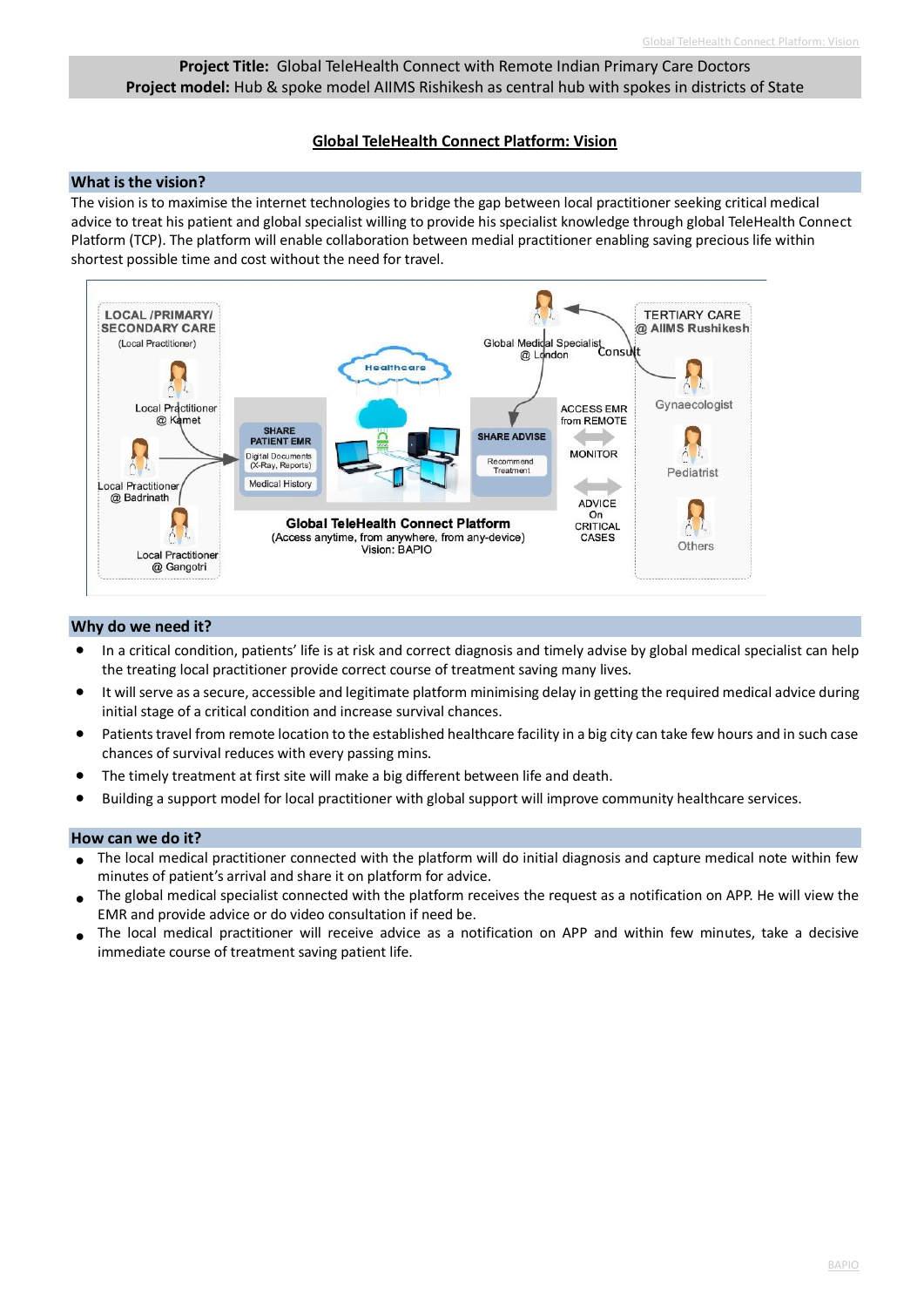### **Roadmap**

5 Stage Approach to establish Global TeleHealth Connect Platform for healthcare collaboration across borders. 5 Global 4 Expand Stage 6: Finally make the<br>platform open for global 3 Pilot Stage 4: Assess the 2: BUILD collaboration across border effectiveness and fine tune Stage 3: Pilot in a selected the overall operation and 1: DESIGN region connecting selected platform and rollout to other Stage 2:<br>Build the key component of remote practitioner and region globally selected medical the platform Stage 1:<br>DESIGN the prototype experts

### **Scenario 1: Case Study:**

AIIMS Rishikesh will serve as a hub of medical specialist will be the center of the 100 KM radius of region, and Badrinath being the remote location. A local practitioner from Badrinath can seek advice from medical specialist from AIIMS at Rishikesh.



- Attached local practitioner at Badrinath dealing with the critical case
- Struggle to diagnose due to lack of specialist skills or need immediate advice to start the effective treatment
- He/ she immediately shares the patient EMR on platform and seek remote advise
- Attached medical specialist from AIIMS views the EMR and if need be collaborates with BAPIOs pool of Global Medical Specialist and provide an effective advise on next course of treatment
- Attached medical practitioner at Badrinath. He/ she acts on the advice and stabilises patient's condition

### **What are the short and long term goals?**

#### **Short-term:**

- Increase the chances of survival of critical medical condition
- Increase the availability of global expertise for accurate diagnosis and effective timely treatment
- Minimise the need for travel from remote location increase the chances of survival
- Reduce the cost of treatment for economically low resource region

### **Mid-term:**

- Improve the knowledge of local practitioner to provide more critical care with global support **Long-term:**
- Facilitate collaboration and research across border at global scale on critical medical scenarios like COVID-19